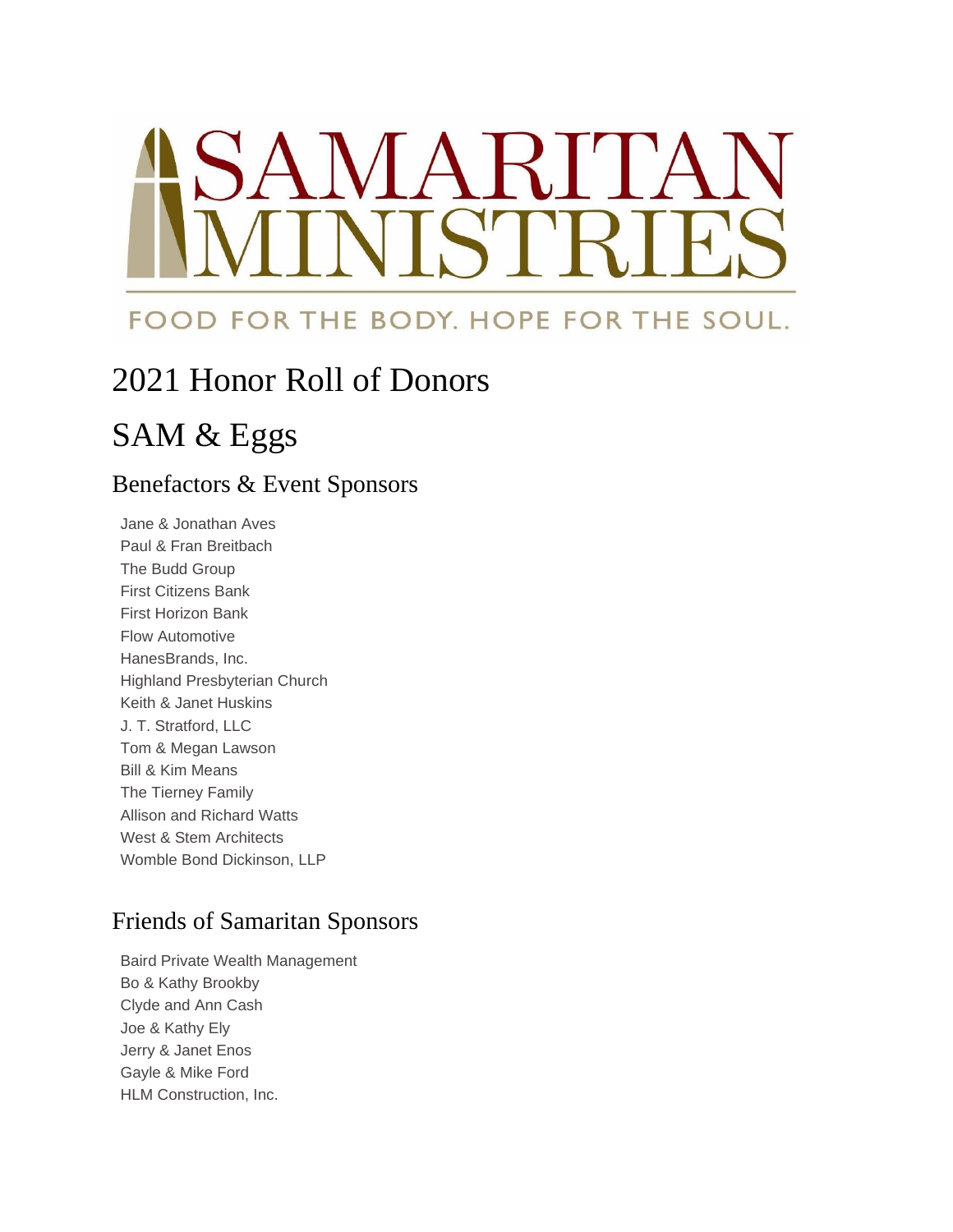Tom & Annie McKiernan Nathan & Lisa Parrish, Lisa Parrish Broker, Berkshire Hathaway Salem Investment Counselors Shelco, LLC Peter Snow Truist Wells Fargo Winston-Salem Journal

#### Event Sponsors

Arbor Investment Advisors Rob & Rebecca Boone Craige Jenkins Liipfert & Walker LLP Charles and Vicki Forrest The Rev. Donald & Denise Jenkins Construction Practices, LLC Landmark Builders, Inc. Modern Automotive National Truck Protection/Premium 2000+ Nationwide Marketing Group Parsec Financial Wealth Management Lucy Paynter River Oaks Community Church Scott & Jean Anne Semke St. Paul United Methodist Church Steen Valuation Group Sutton Family Foundation Young Samaritans (2)

#### Virtual Table Captains

Jonathan Aves Julie Baughan Patrick Craven & Kiel Beehler Rob Boone Bo & Kathy Brookby Clyde Cash Katherine & Billy Caster Mark Doughton Joe Ely Jerry Enos Mike Ford Charles Forrest